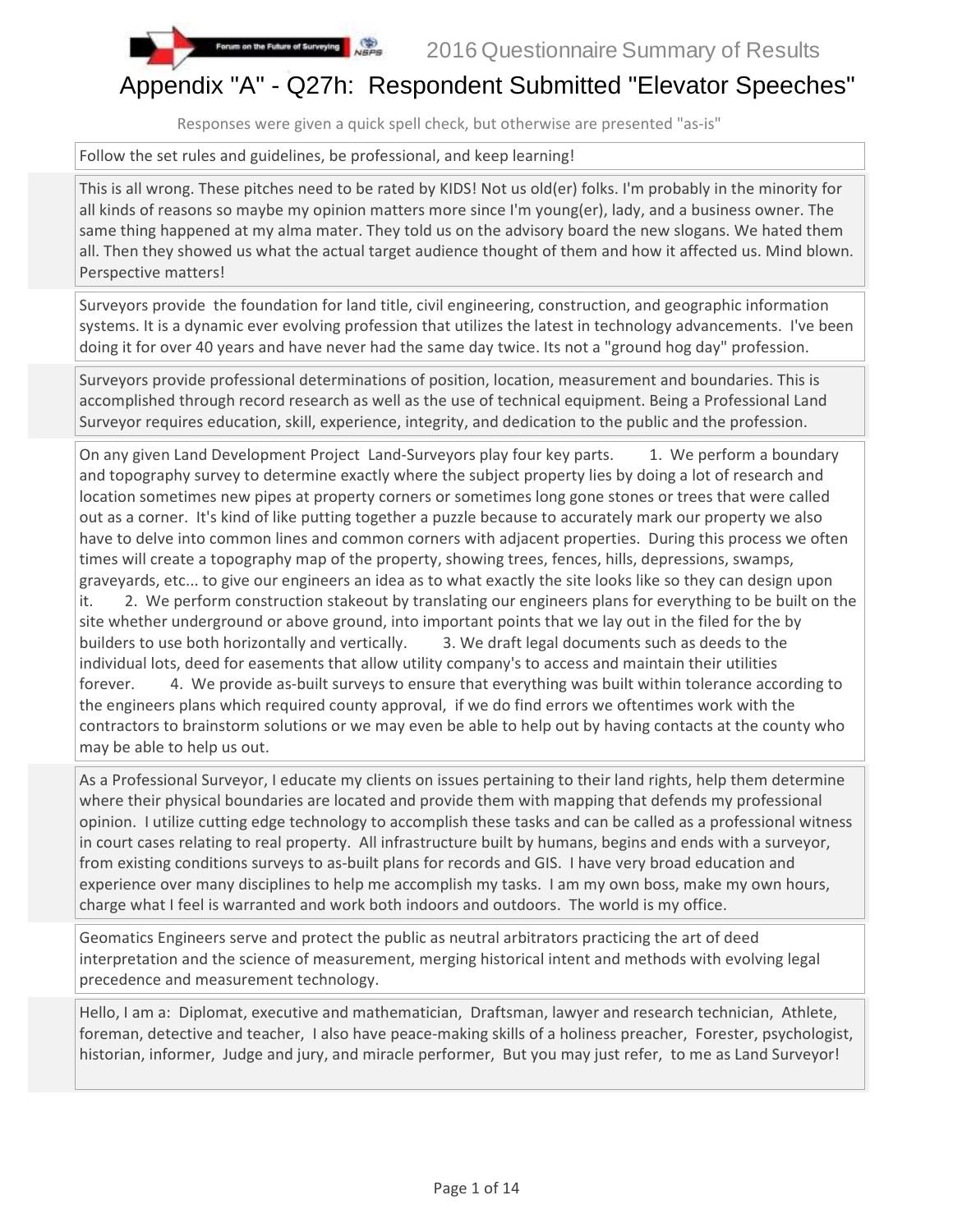If you enjoy working outdoors, working with cutting edge technology, like reading and knowing about land owners and all the relationships of the historical land owners in your area, become a surveyor. If you enjoy looking at drawings and setting out the lines on the ground be it property, construction or environmental issues, be a surveyor. There is a lot of fun, camaraderie and potential for travel when you are a surveyor. Quite often you are with a crew and after a relatively short period of time working as a crewmember you work our way up to Party Chief. And while it may not be a "party", you do become Chief and are the de facto day to day boss making decisions. Honestly, while surveyors pay and salary is improving it is not a high paid profession yet. You have to be dedicated for the long haul and enjoy hard work and be a work-a-holic to make a good surveyor. Everybody thinks a surveyor is that "guy on the side of a road holding a stick." That is quite often true but they often don't realize that 'GPS Stick" may be \$15k and measuring the location to a centimeter or better accuracy. Or that "Level Rod stick" marks whether their house floods are is above the flood waters. Or that "Stick" has a 3D scanner making a millimeter accurate cloud of points "picturing" a building, ............... enough for now.

I'm a little down on the status of the profession as it is now. There's been a strong inclination to pin the future of the profession on education and higher requirements. I don't know that this strategy has worked out for us as well as we had hoped. I see no opportunities for young people to be mentored. Companies are seeing the advances in technology as reasons for higher productivity and for fewer actual surveyors doing the work. One man field crews are common in the marketplace. Economics is leading the profession of surveying to a cliff and I think we already have one foot over the edge.

Surveying is the basis for all Engineering and Architectural improvements, as well the beginning point for all human commodities be it Energy, food, business and common real estate construction. Surveyors are typically the first one in and the last one out, providing services from the initial acquisition of land, through the construction of the improvement to the final as built location ready for production stage. We are the cornerstone of modern society.

Surveyors use new technology to retrace the footsteps of the surveyors before them. We measure real world features to assist in land conveyances and support project planning, design, and construction.

Please refer to FIG definition of Surveyor

We work directly with engineers and 3D modelers to built accurate models of the earth, the bottom of the oceans and rivers, and even things like dams and factories... right down to the pipes and ductwork! You could head to a boat for work one morning, then lead a small-UAS photogrammetric mission the next day! This field has seen great leaps in new technology in the past 10 years and we need more young technophiles like you guys (and gals!) to find ways to incorporate emerging technologies into the geospatial industry.

Surveyors are the pioneers of using technology to solve problems of measurement and data management on which the foundation of enterprising economies, especially enterprise in America, bases its order and infrastructure for the creation of wealth. It all begins with a survey.

Land Surveying today is much more complicated than it was in the early days of our country with Surveyors George Washington and Thomas Jefferson. But the importance and critical nature of the surveyor's work has not changed. The measurement and determination of property boundaries, towns, cities, and even nations, remain as highly important services to mankind. In addition, all manner of public works such as bridges, buildings, streets, and freeways, need surveyors in their construction. The measurement procedures and tools have changed dramatically since Washington's time, but the goal of the profession of Land Surveying remains the same - To provide accurate, reliable, information about the precise location of projects and features in the physical world.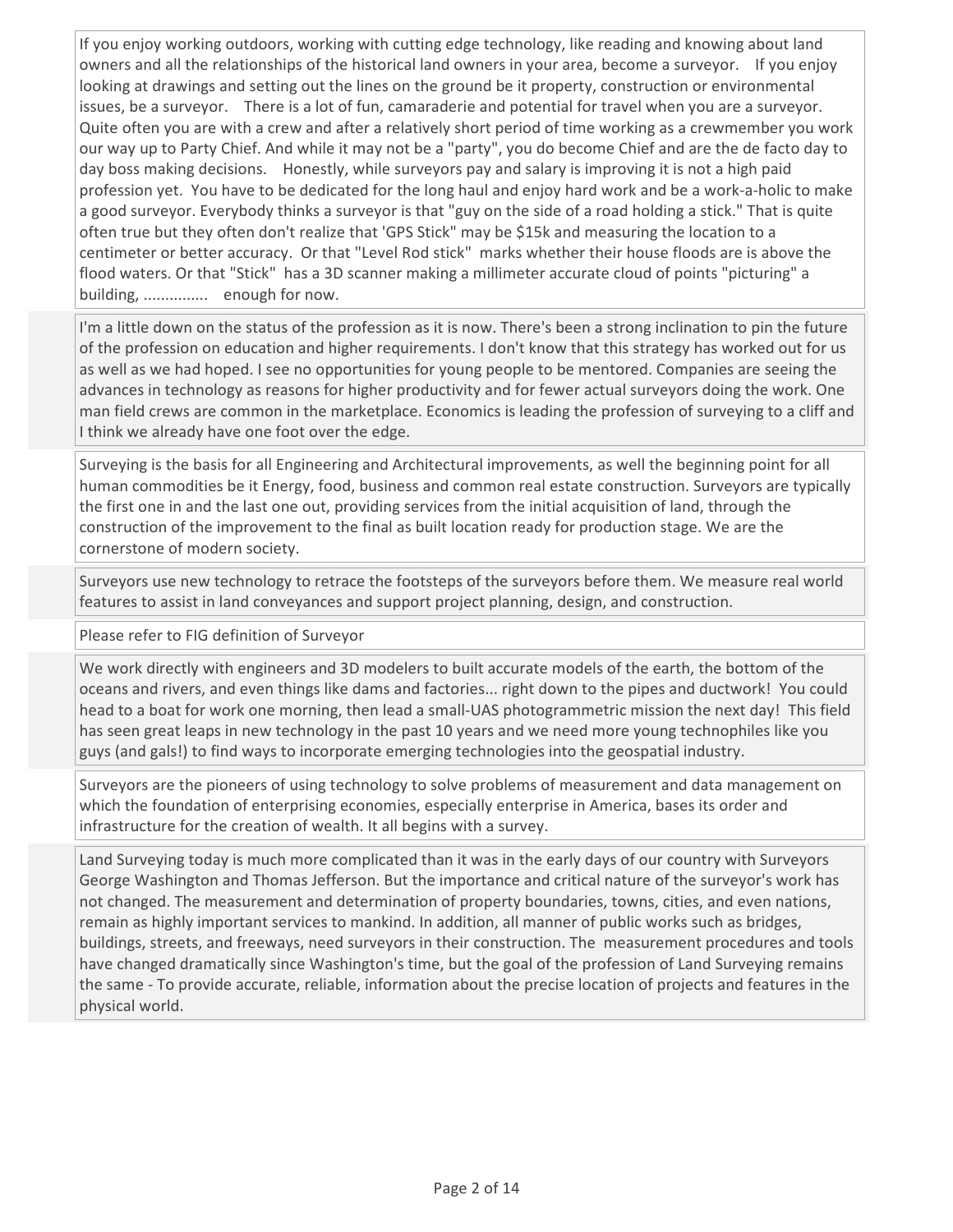The land surveying profession is the only one legally capable of creating an opinion related to land boundaries. This work often requires finding solutions to 100 year old puzzles in the form of cryptic maps and descriptions. Or requires finding monuments forgotten and unseen in forests or buried under roads for an equal amount of time. We search and research public and private records for clues that might lead us to an informed opinion on a true boundary location. Attorneys, engineers, government agencies, judges, and homeowners will likely all rely on the surveyors focus at some point. Our profession has a number of 'tools' in our belt. Most are state-of-the-art, highly precise measuring instruments which require concise understanding their operation. It is through the use of these tools that our secondary skills as expert measurers require our hand play a part in construction, land and structural mapping for design, underwater mapping for dock placement, and expert testimony in court cases.

As a surveyor you can work anywhere in the world, using up to the minute technology and get paid well for it. You are an expert at measuring. Engineers design high rise buildings from your work and depend on you to help get it built right. You think quick on your feet which helps you solve problems on a daily basis. Surveying is fun and rewarding in so many ways.

There is a lot more ways to surveying then boundary work. Check out all the hundreds of jobs you can do.

Professional surveyors do a variety of things that help protect people's property rights. We use a wide variety of tools from high-tech data gathering and management systems to hammers and machetes to either gather information, or show the location of boundaries etc. on the ground. We may locate features like utilities or building walls, or we may show builders where they need to put them.

This is not an elevator speech but certainly helps promote our profession!!! I have a friend living in North Carolina that almost daily takes pictures of his job sites and post them on social media. Many days he is locating the beautiful Carolina shoreline or on other days packing in to locate some desolate swamp. My coworkers and I look forward to his daily pictures and like sharing his daily experiences. Like a Park Ranger we often get to coexist with nature while still performing out jobs. When people ask me why I am a surveyor I tell them. "It is the first job I ever had where I actually enjoy coming to work" The early pioneer surveyors were the lucky ones. To have had the chance to survey mostly virgin and undeveloped land would have truly been great.

Surveyor absolutely must work in States of Regulatory Support of their Professions the positive Nine (9) state of have half the U.S. Population are the best to execute one profession unless high positive factor on the home front- like who you married too and where you both will be the happiest without doubts- With High respected Family Support and top notch Friends of equal values! Association the key! Right friend makes success with proper education as Given! Change is not the answer unless survival is the subject matter then move to where its not your family bed fellow!

Precisely measuring the app boundaries in which we live.

A surveyor is a professional who can lead and provide an understanding of private and public ownership rights, has a sense of adventure, demonstrates a common sense ability and practices technical knowledge to guide and provide professional on-the-ground direction and information that can be used for all aspects of every day life. If you ever dream of being the explorer, a guide and a professional who can blaze the trail, you may already be on your way to being a surveyor.

surveyors are misunderstood, our credibility has been damaged by the use of geospatial technology we are under paid as a professional for all the hats we have to wear, we as a profession allow fly by night survey companies to perform sub standard surveys which is turning the profession into a joke, like everyone has said to me "anyone can be a surveyor now all they have to do is buy a GPS unit", I prefer to use a total station myself it seems to be more accurate at least with the GPS points that I have tied to from other surveying companies.

Surveyors are experts in gathering spatial information and the use of the latest in technology to do so. It is one of the oldest professions in the world and the only profession that determines and locates boundaries. From remote locations to urban centers it does not exist until a surveyor explores and measures it.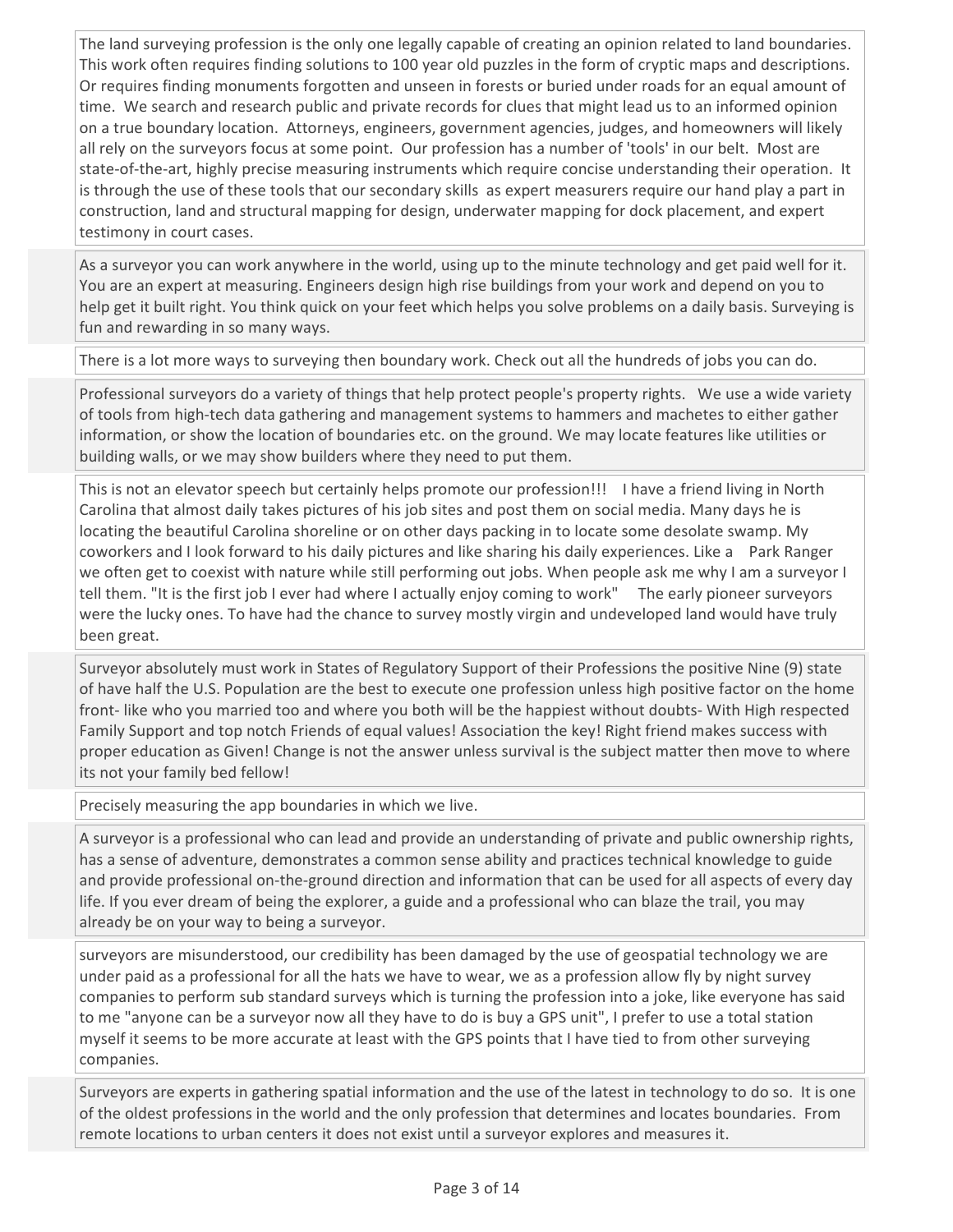Have you ever looked-up a destination in Google Maps or used GPS navigation in your car? If so, you have experienced some of the most visible applications of our profession, but there is so much more. We also provide the precise 3D location basis for construction of highways and other public infrastructure. Determining accurate locations of boundaries between neighboring properties -- in regions ranging from rural Montana to downtown New York City -- is another crucial aspect of our profession. Our roots began near the dawn of civilization and we have continued our progression to modern satellites and high tech sensors. I see the elevator has reached the lobby, but here is my business card - contact me if you or someone you know is interested in becoming a member of this indispensable and vibrant profession.

First: the second to last question lists Teddy Roosevelt, when - if referencing Mt Rushmore - it should list Abe Lincoln. My elevator speech is that I produce accurate maps to allow exact design for the phase past planning. I can research corridors that can be used for utility routes, roads, or other linear public needs.

The profession of surveying is ancient one that traces back to the formation of the boundaries of empires and the building of their monuments. In the formation of America, surveying was foundational to the colonies and the expansion of the greatest modern society that ever existed. Lose the ability to keep true to the foundational principles that formed and traced America's boundaries and one will find America will cease to be identifiable as her former surveyors intended. This is what needs to be instilled in the legacy of the future of surveying. The technology does not matter if the principles are not made to matter.

Surveyors determine boundary lines of property and public lands; provide elevation and existing condition information for all kinds of engineering design projects for private land development and public infrastructure. We review legal documents of land records in preparation of maps. It's a great mix of professional office work as well as being able to get into the field to recover historical monuments sometimes over 100 years old. It's a career where you can earn a great living and if you desire, be self-employed serving Clients.

Land surveying is a historic profession that has evolved with technology to ensure accurate boundaries to the public and to assist in maintaining accuracies in land development.

 Surveyors establish boundaries and information within those boundaries. Everything that is built is where it is due to information provided by surveying. Every boundary is created or established by surveyors from State lines to subdivision lots.

surveying will lead to sadness. don't even try.

Geomatics is the science of measuring and mapping the different terrains of the earths surface. Geomatics is both an applied science and a professional discipline and it refers to the integrated approach of measurement, analysis, management and display of spatial data. Using the latest satellite, laser and information technology, Geomatics professionals are involved in planning, conducting and managing activities related to land and engineering surveying, information systems, land development and planning, land reform, boundary law and commerce. With the advancements in computer technology, computer science, and software engineering the Geomatics profession has advanced to new heights. A career in Geomatics can lead you down many different paths.

Surveying is a broad multidisciplinary profession for individuals who want to be continually challenged, continually learning, and continually at the forefront of representing and shaping the real world through maps, three dimensional models, databases, and more. A surveyor is a true jack-of-all-trades combining the classic fields of law and geodesy with state-of-the-art technology to lay the framework upon which the future can be planned with confidence.

Surveying is the foundation of all land ownership and use - requiring a vast diversity of ongoing professional knowledge and experience. We rub shoulders with the common person and yet generally need to be smarter that the average lawyer, engineer and architect. We are interdependent on surveyors of the past and present, but realize we are establishing a legacy that will outlast our time of professional service.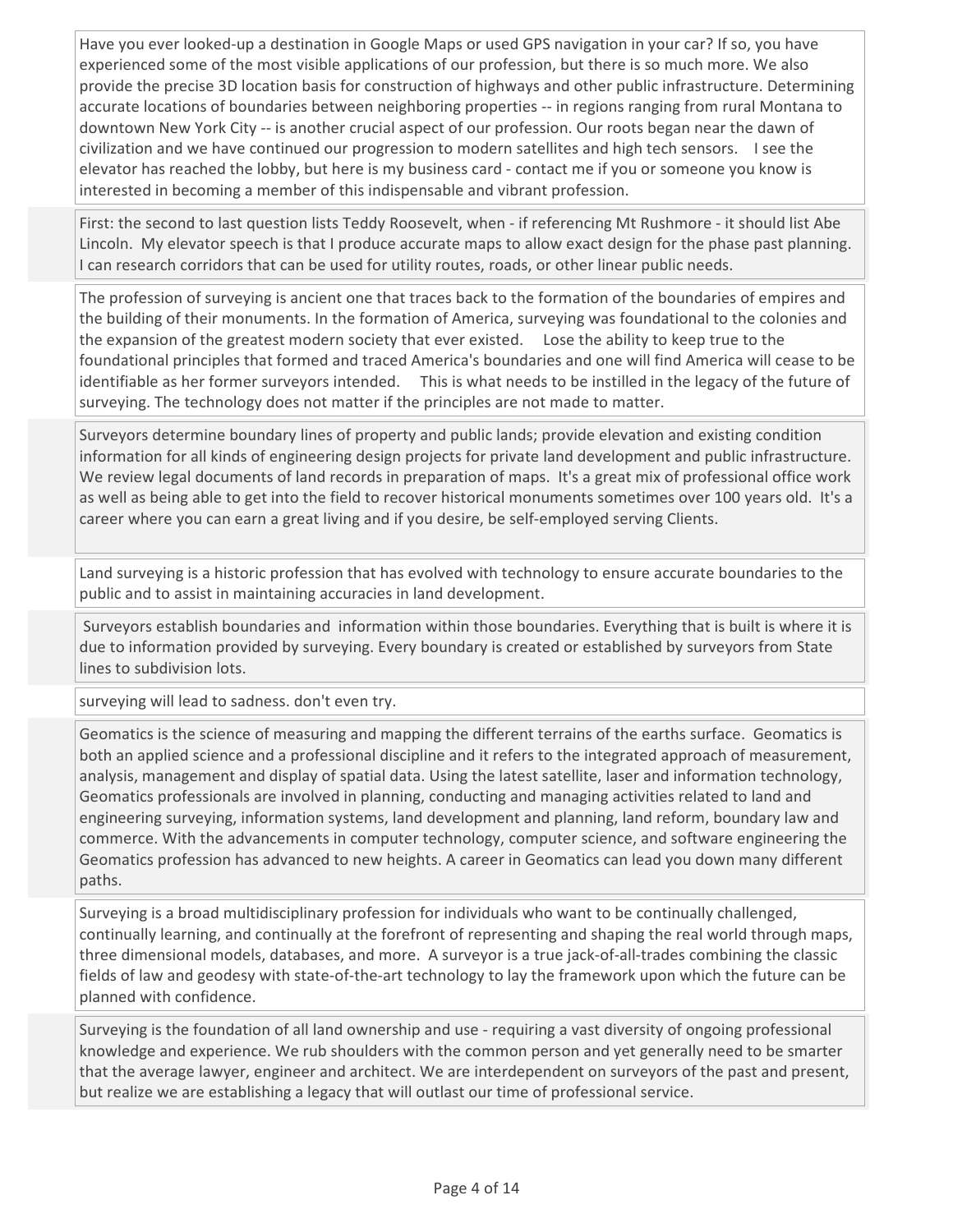The surveying profession is an excellent career opportunity. It features technology that allows the combination of nature and science by being able to put your hands on it. There is a clear ladder to success in the profession. Surveying provides jobs at many skill levels and allows for individual accomplishment. Every member of a surveying endeavor has value. It offers mentorship, comradery and a good living. I started working on a survey crew at 19 years of age, just out of high school as a summer job. Once I saw all of the disciplines involved and doing so outdoors, I was sold. I went on to become educated, licensed and eventually partners in business for almost 25 years. I owe the surveying profession my living and many satisfying accomplishments.

Todays professional surveyor is one of the most challenging and rewarding career paths an individual can pursue, while steeped in history the current and future direction is technology driven with robotics, laser scanning and advanced GPS positioning. As a career choice it promises to be rewarding both personally and financially.

A Surveyor is a Professional that serves Society. An expert in measurement, boundary determination and earth surface modeling. Vital to the needs of Property Rights, Engineering and Mapping.

Surveying and other geospatial disciplines is a profession that uses state of the art technology (including UAS, LiDAR, CAD, scanners, total stations, etc.), and applies history, law, and mathematics to collect and apply data to solve problems and provide solutions for clients. Surveyors today make rewarding and fulfilling contributions and benefits to community and society such as environmental protection; economic growth; preservation of property rights; collection of data for decision-making; protecting public health, welfare and safety; and providing a foundation for engineering, infrastructure and construction. Jobs can be in a variety of environments including outdoors, office, and computer lab.

I am a professional surveyor. I follow in the footsteps of George Washington, Thomas Jefferson, Abraham Lincoln and other notable Americans. Early on I explored the frontiers, determined the boundaries of original colonial land grants and set up the land record systems. I surveyed the Mason - Dixon Line, established the survey control for the public lands system of land ownership, mapped the travels of Lewis & Clark expedition. I have played an important role in mapping and measuring the boundaries of this country and subdividing these lands into the individual properties we own today. I am the person licensed to establish your boundary lines, I am the protector of individual rights of property ownership. How may I be of service to you?

As a Geomatics Graduate and Professional Surveyor, we take history of the United States couple it with measurement on the ground, add in some hard work and dedication in the pursuit of determining the location of land from owner to owner. Every day evolves in a geomatics' professional life whether it be from using technology to computerized graphics. This allows for any give person with any interest ranging from historian to woodsman to computer graphics artist to collaborate efforts to determine the "where we are technology" commonly referred to as Google Earth or Microsoft Bing Maps. Anyone's passion can be a part of our geomatics field - Come join us and we will tell you how you can contribute.

I do not understand what you mean by "elevator speech."

Like a Professional Engineer who chooses to specialize in Electrical, Mechanical, Environmental, or Civil Engineering; a Professional Surveyor can specialize in Real Property Boundaries, Geodesy, Aerial Photogrammetry (including drones), Environmental, and/or Construction services to map the existing and stake out our future world.

Being a professional surveyor allows me to creatively solve problems about locations and spatial relationships, both on and beneath land and water, by using mathematics, science, logic, and legal principles, with historical knowledge adding context and technological skills adding speed. I work with developers, open space conservationists, resource managers, historians, courts, government agencies, home owners, and many others.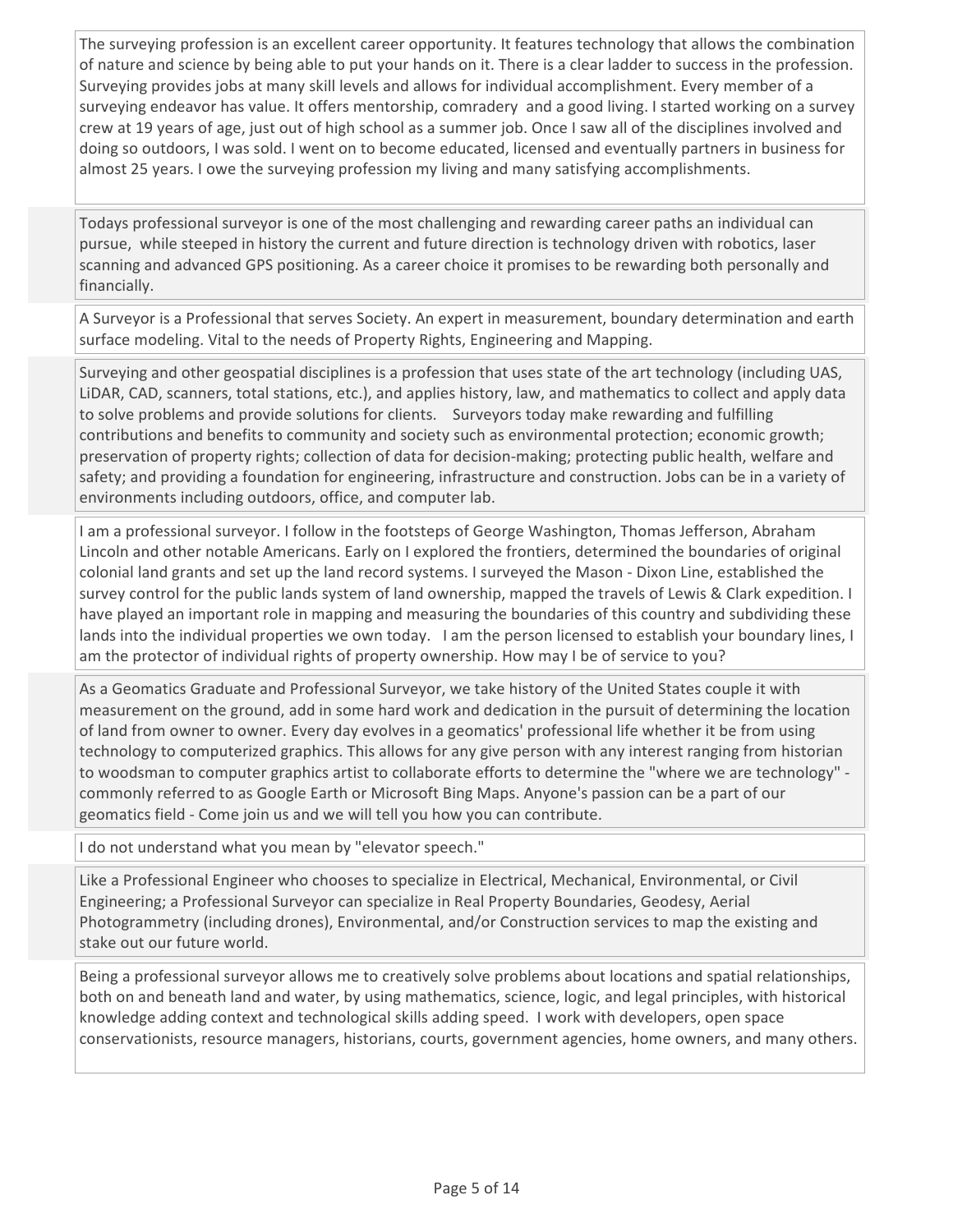The Profession of a Land Surveyor is an exciting, challenging and rewarding career indeed. You may be dressed up in a suit, or casual attire, sitting in the office analyzing survey data from the field crews, drafting maps and plats, or helping to design a new subdivision or shopping center using the latest computers and CAD technology. You may also be dressed in jeans and a t-shirt if you like working outdoors - using traditional surveying instruments, as well as GPS, scanners and data collectors. No two days are the same, and no two jobsites are the same.

Surveyors are crucial to every aspect of development, infrastructure, and maintaining property rights. Without surveyors, many of our daily activities would not be possible. Surveyors not only perform boundary surveys for both residential and commercial needs, but also road, bridge, building layout (construction and monitoring) and more. That road you drive on to work everyday - a surveyor played a role in. The runway that you had a safe landing on - a surveyor helped verify that it was built properly. The flood study that was performed to help save people from future flood disasters, guess what? A surveyor provided the engineer with actual field data from the area. The importance of surveying can be seen everywhere!

I may make maps and I specialize in researching, discerning and communicating real property boundary information

The Professional Surveyor is part businessman, scientist, naturalist, geographer, historian, and attorney.

Surveyors used to matter. Now we don't. If being professionally recalcitrant to the point of obsolescence is your thing then you should check us out.

Surveyors are boundary specialists who SHOULD (unfortunately we often or not) solve boundary problems. We have quasi-judicial authority to solve boundary problems. Anyone, with the tools we use and a little bit of math, can be an expert at measurement. Using that term marks us as technicians, not professionals. I solve problems for people; they appreciate that I can do that.

Careful with the land title expert definition, although we are skilled in interpreting the title data, only an attorney is licensed to do a complete title search.

A surveyor gathers field information, determines its relevance, and presents a conclusion in the form of a map or report. Surveying is a combination of an art and a science, in which a surveyor's decisions are based on knowledge and experience.

While our profession utilizes technology the heart of surveying is knowledge, common sense, judgment and decision making based on experience. Too often we claim to be professional measurers. Personally I would prefer for a structured set of requirements based on limited experience combined with education for the SIT and in so doing increase the number of test takers. Once that task is successfully completed the state board's of examination should then screen each candidate. For those individuals not considered qualified there should be suggestions and/or programs offered to properly prepare the candidates. This is one area where mentorship and additional education could be utilized.

Surveyors are geospatial experts, providing mapping, location and consulting services to clients in nearly every public or private sector through the use of both long established and cutting edge technologies.

Nothing more to add

The surveying profession is multi-faceted. We assist a host of professionals in design, construction, and procuring financing for improvement projects. We monument property lines, for land owners. We assist home owners in procuring flood insurance at the lowest premium. We create Machine Guidance files to assist Contractors in moving the earth. We fly drones to map parts of the earth. We map the floor of bodies of water. On the land, in the sky, and under the water; that is where you will find surveyors.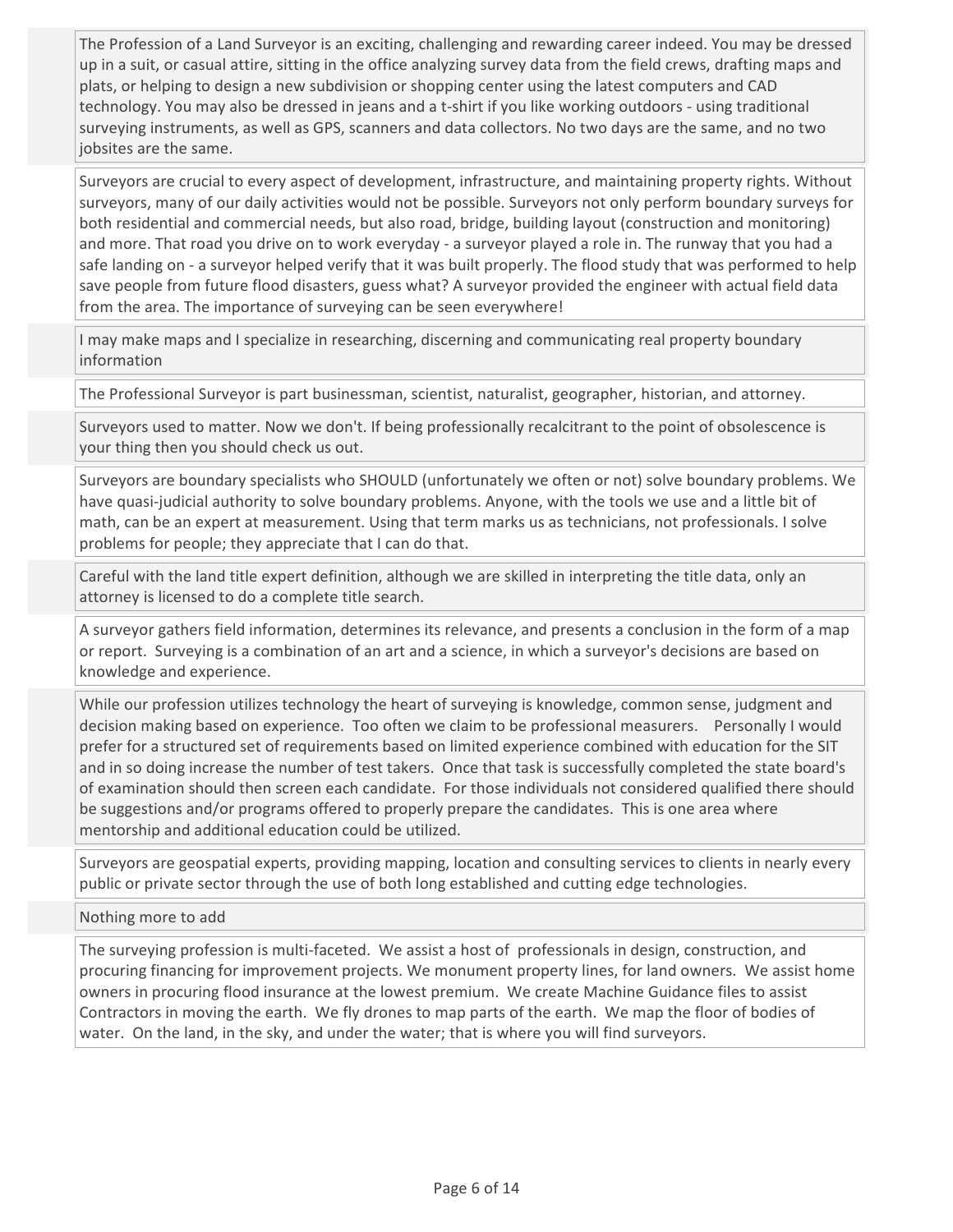Doesn't the second to last mean Abraham, Thomas and George? Teddy never surveyed. Licensed surveyors are the only people who can be expert witnesses regarding the location of land boundaries in the U.S. They are gatherers, creators and recorders of evidence that is admissible in courts of law at all levels. Their evidence is more legally binding than assessor maps, GIS databases or realtor opinions about where property lines or ownerships lie. Surveyors are also responsible for the guidance systems on our nation's weapons systems. We don't like to brag, though....

I like aspects of many of these pitches, and realize how difficult they are to develop. Some that have great components fall flat somewhere within. Professional land surveyors are educated, tech savvy professionals providing consulting services for real property ownership, land development and infrastructure projects. By establishing project control, we ensure the geospatial continuity of projects. Using a variety of technologies, we collect, analyze, determine, create, depict, manage and deliver topographic and property boundary data. This information is the basis for land use planning decisions and engineering design efforts. Ultimately, we guide and document project construction. The professional land surveyor is a critical team member in addressing essential societal needs and initiating economic stimulus.

Land Surveyors and Civil Engineers are industry professionals who perform all of the engineering tasks related to land use, land classification and land development. Raw land features are measured and brought into the computer environment by surveyors. The resulting civil design measurements are precisely located on the ground for construction and project management purposes by land surveyors. Also, land surveyors are uniquely licensed public servants in that they are quasi-judicial, unbiased stewards of the national land parcel network and must interpret and accurately locate written land descriptions relative to their real world positions for clients and the courts. It is a really cool and challenging high-tech job. Come by our offices and see what we do -- here's my card.

The piece that mentions Teddy Roosevelt brings back memories of when Teddy Roosevelt IV worked a season under me in Wyoming. So I guess even Teddy's Great Grandson has some knowledge of the things we do, and how we perform them. We always referred to him as T4.

Our world being established on the earth that we are brought to life it would not exist the way that we know it today without surveyors

Boundary Surveyors always have more than one client. The professional responsibility is to the boundary rather than the one paying client. This usual requires a variety of skills: research, interpretation of documents, maps, evidence of use and monumentation. In addition to these technical skills the Boundary Surveyor uses communication skills to help clients and ad joiners understand to problems, solutions and options. Part technician, mediator and psychologist.

We cleverly utilize a broad range of brains, brawn, diplomacy, integrity, and ingenuity. Sometimes these skill are used in a board room, sometimes a mountaintop, a swamp, a construction site, a courtroom - all in the course of a few days we could cover all these adjectives and situations.

As a Surveyor, we collect and provide data for projects ranging from asset inventory, design surveys for future developments, and we are the "keeper of the keys" for the land title system. We are the only profession that can create new parcels by subdividing existing parcels into smaller parcels. Only a surveyor can sign the plats that create these lots. We utilize technology to improve these tasks and we will be finding new ways to improve the data collection and the way we deliver this data to our clients. We are THE experts in tying the parcels to the ground and helping land owners in their obligation to know their boundaries.

EVERYTHING everyone owns, does, or has an interest in is SOMEWHERE. Often, that WHERE is key to life's decisions, whether it is as critical as finding the closest emergency room, or as casual as finding a good place to eat. Surveyors are the people that build the framework for determining the WHERE. Google Maps, GPS, and directions on your cell phone wouldn't exist without Surveyors.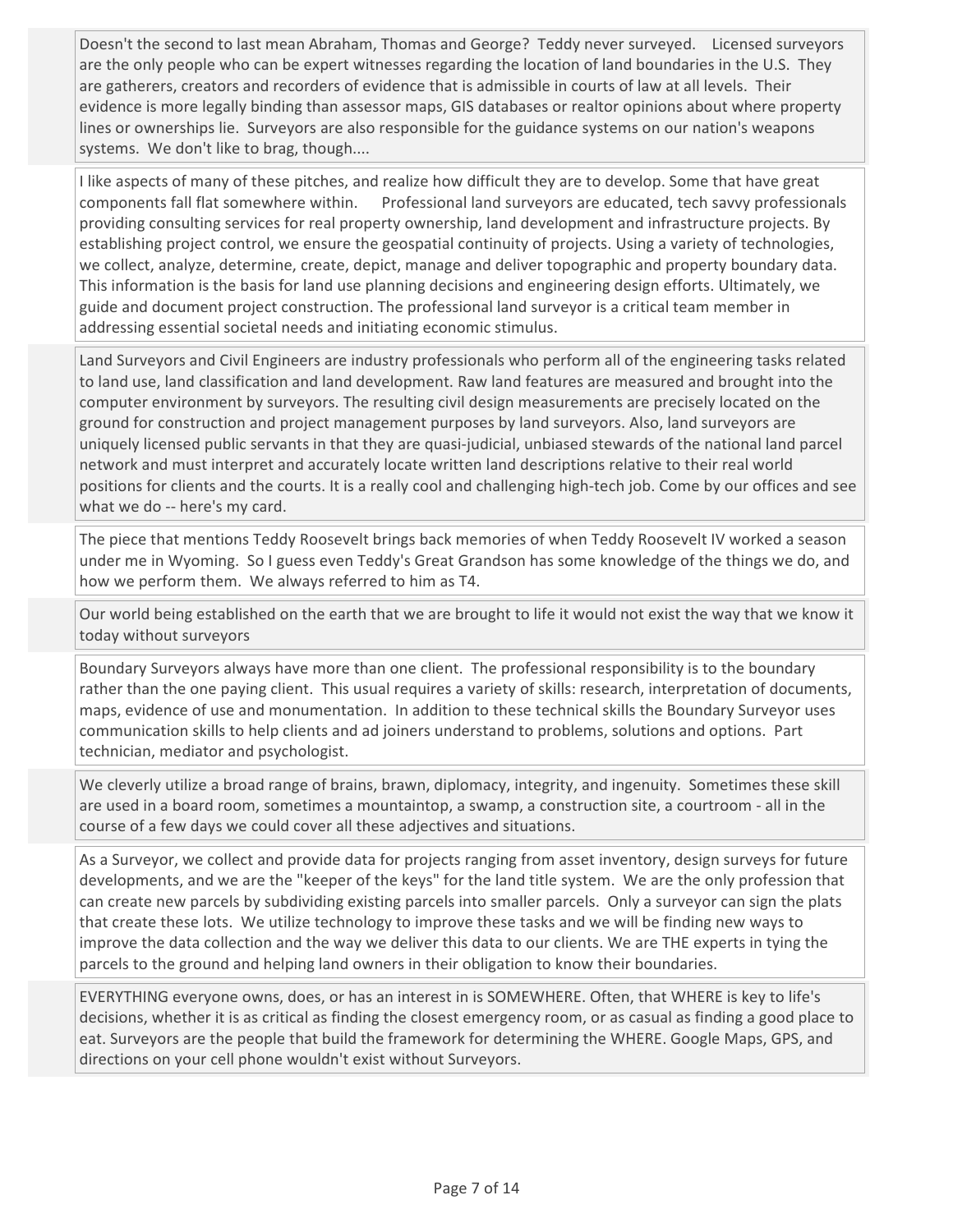We are the 'accountants' of the land development or construction or infrastructure team. Our drawings and measurements and spatial knowledge provide the starting point for architects, engineers, land planners, government and public leaders. We are the team members who keep them 'between the lines' for all kinds of development plans, infrastructure management and land transactions. It's a cool profession, both indoors and outdoors.

Surveying is 20 jobs in 1! it's inside and outside work measuring the land we occupy. it's ever changing and never a dull moment.

Surveying is rooted in history while being at the forefront of new technology. you get to follow the foot steps of Great Americans all while using robots and drones in your day to day operations. one day you could be finding a 200 year old monument set by Abe Lincoln and the next you could be helping layout a new sports stadium. it is a challenging career that is both rewarding and exciting.

A Land Surveyor is an educated professional. He interprets deeds, maps, title information, legal data, topographic data, geospatial information and geodetics. He understands grants, vestings, legal descriptions, easements, agreements. He acts as a precise measurer, legal advisor, makes land title boundary judgments calls through verification, measurement, intent, and validation. He makes complex mathematical calculations. He is a historian of past actions and law. A Land Surveyor is the very foundation of reliable positioning of land characteristics for use by mankind.

Look around, the world you see would not be possible with the professional land surveyor. We retrace and establish property boundaries, map existing terrain so all the roads, structures and utilities can be designed and help built them. We utilize cutting edge technology and a firm understanding of history and legal principals to help other professionals make informed decisions.

My duty as a surveyor is to be the Alpha and the Omega. I am there in the beginning to tell you where your land lies, and what can stop your plans. I am there as you develop to ensure it is all according to plan. I am there at the end to document your executed plan.

Surveyors are like JEDI Knights. We are responsible for the Judgement of Evidence and we are required to Defend our Interpretation. Our light saber is our surveying equipment whether it be a GPS unit, a Total Station or a compass. The force that is behind us is our quasi judiciary role and our integrity to protect the public. The dark side are the other professions that attempt to paint us into a corner as a necessity and not a required part of projects success. 3 out of 4 heads on Mount Rushmore recommend becoming a Professional Land Surveyor.

Not a single person outside of a few land Surveyors have a clue what "geospatial" means. Let's stop using silly terms and start using ones the public already knows.

No one knows what spatial/geospatial means. The Indiana jones elevator speech is excellent.

Surveying is fun! Sometimes it is like a treasure hunt where the surveyor has to find monuments and corners to establish the lines of property boundaries. They also use new innovative technology such as laser scanning and drones to collect information to make accurate maps of the land to be used for construction, land use, planning and other projects. Surveyors do a lot of interesting things, they sometimes get to work at interesting places, outdoors, indoors, and get paid fairly well too.

Wow! who wrote the next to last question? Out of the "Rushmore four", Roosevelt was the only one who was NOT a surveyor... it was Washington, Jefferson, and LINCOLN... Or was it meant as a "trick question"?

Surveyors are not advocates such as lawyers, realtors, and developers. By this and going the extra mile(s) doing all aspects of technical and historical boundary work, we garner respect from our communities.

There is a finite amount of land that makes up the surface of the Earth. There will never be more. Most of the worlds economy is created by leveraging land. Because of the enormous value in this limited asset, land, the measurement of the boundaries dividing the ownership of land must be accurate, precise, and reliable. Surveyors divide and measure Earth.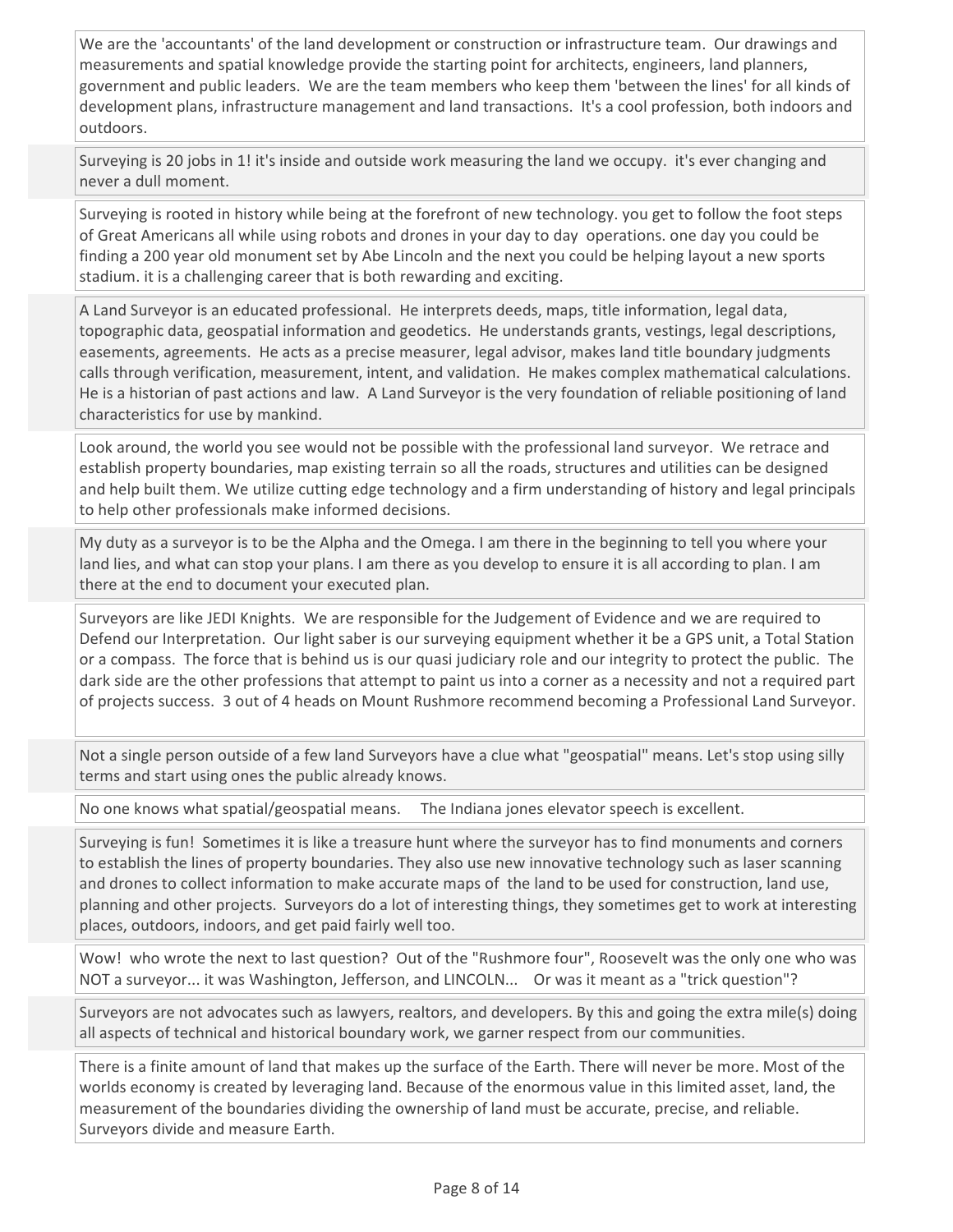Land Surveyors are part attorney, part land title expert, part engineer, part mathematician, part mediator, part builder, part scientist, and part explorer. Land Surveying is the art of applying the sciences of measurement and special orientation. Basically, Land Surveyors are technology geeks that like to play outside.

Recruiting - More cutting edge - high pay - outdoors & indoors - Group of smart people

Want to work at the edge and make a lot of money doing it? Become a geospatial expert.

A Surveyor is a member of the community performing services to ensure correctness to that of record, correctness in location and measurement, while developing professional opinion based on essential fundamentals that the community can rely upon. A Surveyor is a Professional, involved in the planning, mentoring, and growth of the community to ensure that the next generation can live in a community that has been sustained for and effective and enjoyable living. If you would like to talk more you can find me on \_\_\_\_\_\_\_\_\_\_\_ (Social Media). Elevator Speech definition " Quick, of the top of my head thought, that will make a person want to talk to you more as you leave the elevator"

Look outside! Everything you see, has been touched by a surveyor. The roads you drive; The buildings you reside; The Airports you fly; all have been thoughtfully touched by a surveyor in some manor, making our society a better place to live and prosper.

Surveyors are masters of creating data and problem solving; assembling that data into simplified straight forward models so that others can quickly understand the solutions.

If you like math, history and being outdoors you'll love being a Professional surveyor.

A Professional surveyor is a Geospatial Information Expert. They can identify, describe in legal terms, and accurately map anything related to the three-dimensional surface of the earth, above and below ground be it natural or man made. They utilize real estate law, historical documentation, and research, together with field investigative and forensic techniques to produce through the course of their work, a map or report of their findings that can be used for legal definition or financial transactions related to real property. They use a huge array of tools, from antique, modern, and state of the art equipment, software, and hardware that encompasses every type of measurement device, manual and electronic in their every day work. And they provide professional judgement in the protection of the public real property rights.

STOP USING GEOSPATIAL, THE PUBLIC DOESN'T KNOW WHAT THAT MEANS! I'm a Professional. It is my job to know EXACTLY where things are, and how to properly show them on maps, models, and the ground.

Land Surveying was once an honored, respected Profession. Now the public runs off the survey crew and Sherriff is called. 30 year veterans are called out as incompetent by the Board, or they choose to leave the profession to avoid the Bad Surveyors. The pay is low , unless you target the courts as some surveyors due. No large Companies serve the public, (the public cannot afford them), they choose to work on state and government projects were money is easy! No one cares about the public! The Board of registration is not protecting the public, but enforcing actions against professional people to justify their Positions. You may not agree with me, as you are part of the Gang! Pat each other on the back and say Good Job! So expect no change and ask yourself again in three years has any of your actions made things better, or have things got worse? I have been on a major Board for over 16 years and Know exactly what goes on. I am ashamed to say I am part of the Land Surveying Community! Major unrest by all I speak with.

Teddy Roosevelt wasn't a surveyor. You're thinking of the other guy on Mt Rushmore. You know, Lincoln. Dur. Surveying is a profession that women can excel in. You need to target women. Why don't you ever use the phrase "following in the footsteps" when discussing the history? I think talking about and showing the diverse work environments that surveyors work in - every continent, every weather, every elevation. Then bring in technology and compensation.

Surveyors use education, experience and the latest in technology to use the foundations of the past in order to help shape the future.

Surveying is a profession in which measurement is tempered by law and enhanced through technology.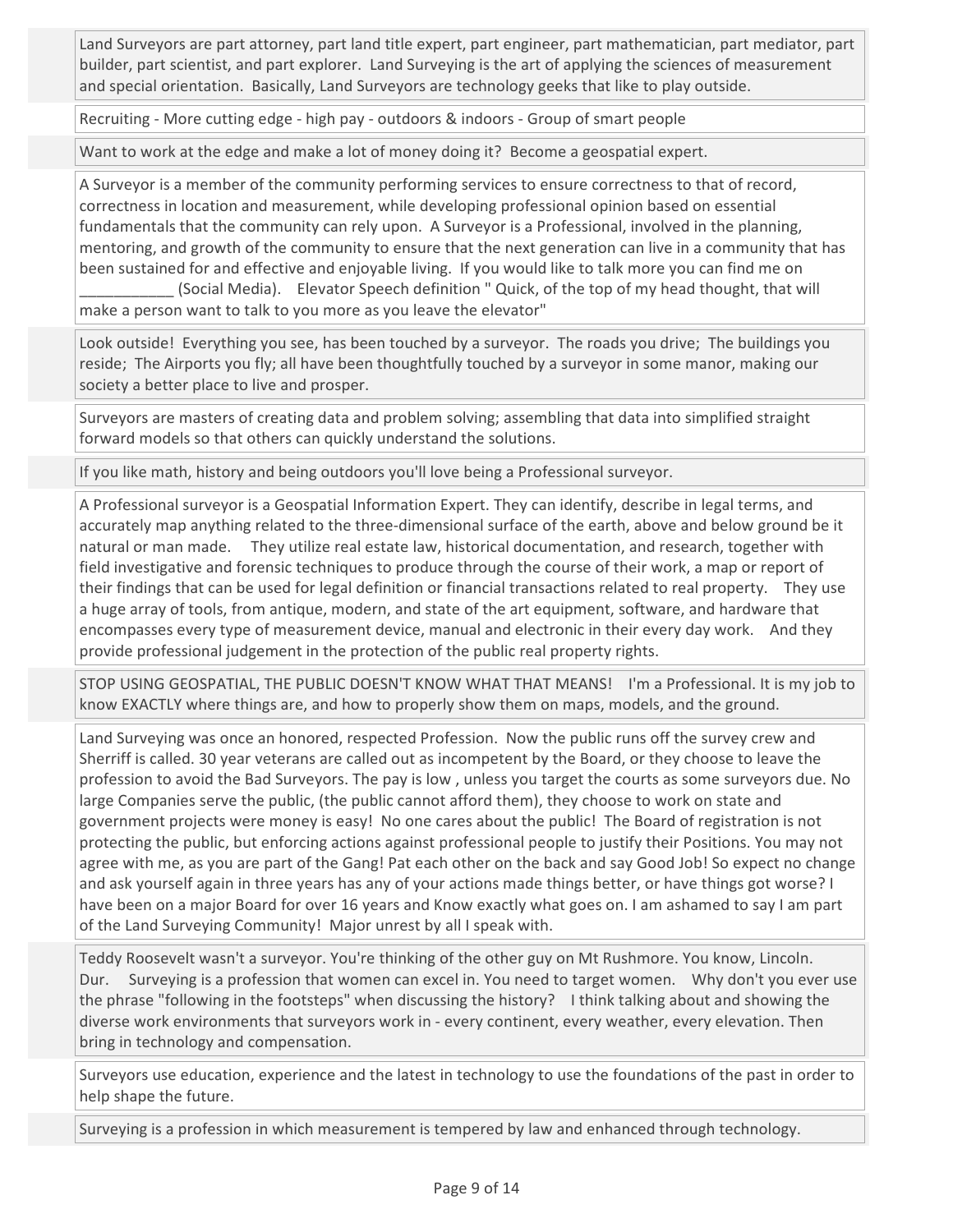Was Teddy Roosevelt a surveyor, Abe Lincoln was?

Would you buy a used car with out a mechanic looking at it first? Then why would you buy "used" property without a Land Surveyor examining it ...

Land surveying is the use of measurement and information science and technology along with evidence, procedures, and legal principles to accurately locate real estate boundaries and to spatially relate natural and cultural features of areas of land to facilitate informed decision making in land use and development.

Individuals attracted to surveying love math, science and computer, but are also outdoorsy. We spend part of our time gathering and analyzing data and historic records, part of our time traveling to areas few people see and part of our time outside. we see lakes, oceans, beaches, woods, mountains, caves, factories, dams, stadiums and industry. Our office is behind the computer, in the truck, on the highways and under the earth. We become historians and archaeologists. We are the Sherlock Holmes of the physical world. We seek, perceive and gather data to deduce boundaries, forensics and history. We observe the world for others and provide them the data they need in a form they can use so they can create solutions for our world and then we convert their solutions into instructions for others build and make the dreams a reality.

A surveyor utilizes various tools, techniques and expertise to answer questions regarding the geospatial position of features. Many laws and ordinances are enforced and established as a result of these measurements, so a professional land surveyor plays an integral role in every day life. The level of expertise and training required to make these determinations provides for a lucrative and rewarding career.

Per NC Code: Providing professional services such as consultation, investigation, testimony, evaluation, planning, mapping, assembling, and interpreting reliable scientific measurements and information relative to the location, size, shape, or physical features of the earth, improvements on the earth, the space above the earth, or any part of NC General Statutes - Chapter 89C 3 the earth, whether the gathering of information for the providing of these services is accomplished by conventional ground measurements, by aerial photography, by global positioning via satellites, or by a combination of any of these methods, and the utilization and development of these facts and interpretations into an orderly survey map, plan, report, description, or project. The practice of land surveying includes the following: 1. Locating, relocating, establishing, laying out, or retracing any property line, easement, or boundary of any tract of land; 2. Locating, relocating, establishing, or laying out the alignment or elevation of any of the fixed works embraced within the practice of professional engineering; 3. Making any survey for the subdivision of any tract of land, including the topography, alignment and grades of streets and incidental drainage within the subdivision, and the preparation and perpetuation of maps, record plats, field note records, and property descriptions that represent these surveys; 4. Determining, by the use of the principles of land surveying, the position for any survey monument or reference point, or setting, resetting, or replacing any survey monument or reference point; 5. Determining the configuration or contour of the earth's surface or the position of fixed objects on the earth's surface by measuring lines and angles and applying the principles of mathematics or photogrammetry; 6. Providing geodetic surveying which includes surveying for determination of the size and shape of the earth both horizontally and vertically and the precise positioning of points on the earth utilizing angular and linear measurements through spatially oriented spherical geometry; and 7. Creating, preparing, or modifying electronic or computerized data, including land information systems and geographic information systems relative to the performance of the practice of land surveying.

Surveyors are professionals continuously educated in the science of measurements for the betterment of the public. With a strong regard for historic principles they are responsible for employing the technology appropriate and favorable to suit the clients needs for any environment covering a vast array of survey services.

I am a professional land surveyor. My job is a mix of law, science, math, history, and technology. My work is a result of analysis of all these fields. As a professional land surveyor, I might be in the field collecting data, in the office creating 3D models from that data, representing a project in a suit and tie to a city council, or maybe just being an entrepreneur and developing new ways to apply technology such as GPS, robotic total stations, laser scanners, mapping drones, LIDAR, and more. There is no better career in the world, where you can get paid well to enjoy your job!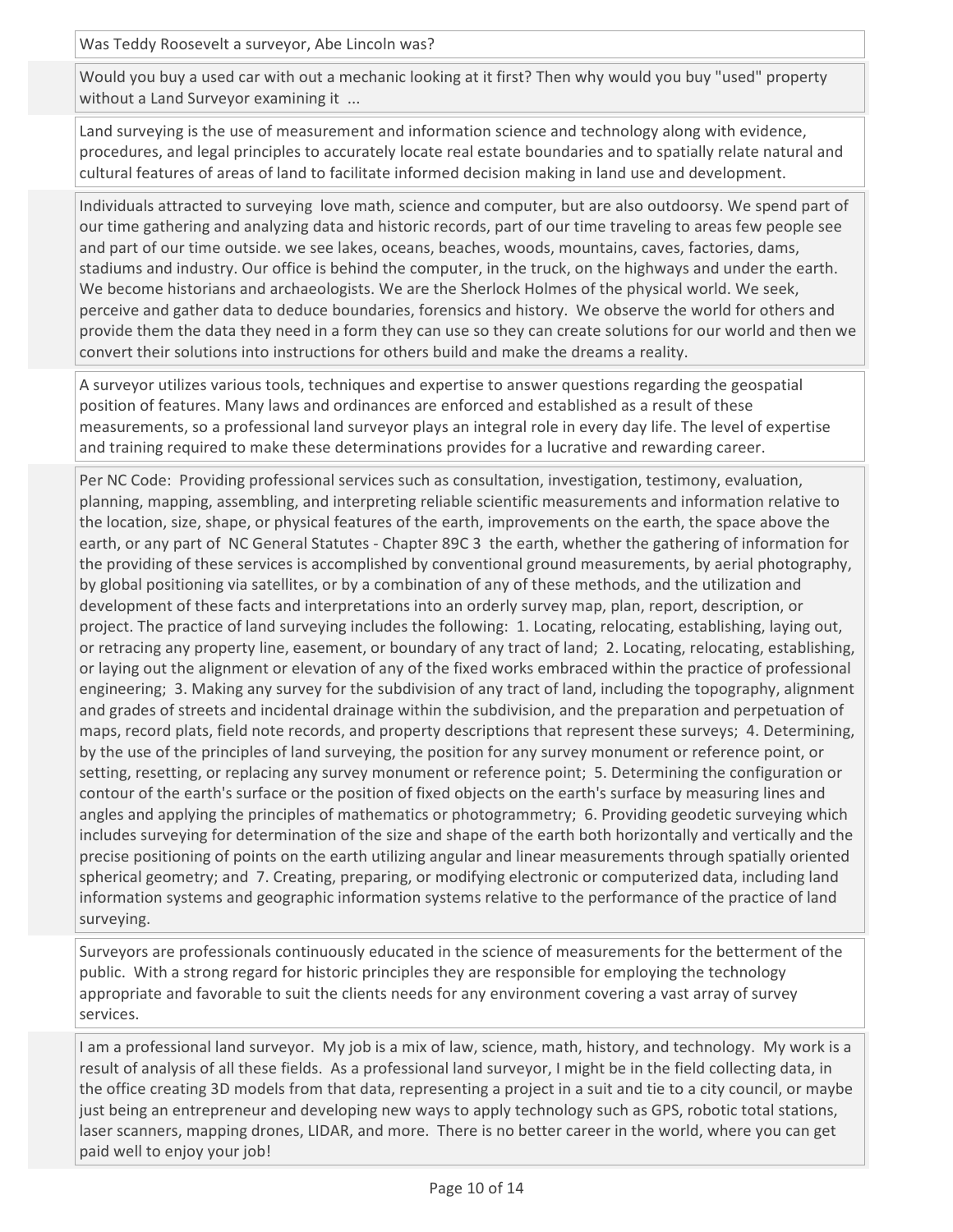A Professional Land Surveyor is a person of character, integrity, and Surveying knowledge

Here is a start off the top of my head. I'm sure this could be refined a bunch but this is where I would start. "I work in the profession that allows every person to own a piece of the American dream. My work defends peoples legal rights from others trying to encroach, business trying to invest millions into infrastructure... Governments to define areas and limits of influence, Nations to define their resources and their citizens. My work provides engineers an accurate representation of every situation and is the foundation that allows you to claim a piece of this rock floating in space. I am a land surveyor."

I think you are looking for a Lincoln reference and not Teddy Roosevelt.

Surveyors use a variety of instruments and techniques to make measurements and gather information in the field, office or land records, from which they, or others prepare plans, maps, digital models or legal descriptions. Conversely, they interpret those plans, models and descriptions and mark critical but abstract points or lines on the ground for the use of landowners, public officials, builders and other decision-makers.

Look outside. Think about what you see. How did it get there? Everything that has been man made was done with a purpose in mind. Regardless of the purpose, a Land Surveyor was a large part of the process to help create what you see. From its' conception to final construction, small scale or large. A Land Surveyor helps everyone define the space that is used to create what they dreamed.

Private property ownership has long been one of the primary foundations of a democratic society. Whether for legal purposes, construction, planning or mapping, professional surveyors are the only persons educated, trained and licensed under the law to determine the locations of and document the boundaries of real property.

The Professional Land Surveyor... guided by history, with a stake in the future.

Professional Land Surveyors use modern technology to interpret and define land boundaries issues and are responsible for gathering the data necessary for all engineering and architectural design and development. Subdivisions, shopping centers, industrial parks, recreational parks just to name a few, all began with the information gathered by the Professional Land Surveyor. The actual construction of a typical design project is dependent upon the knowledge of the Professional Land Surveyor to accurately lay out the design on the ground.

Surveying is the powerful convergence of history, mapping, law and technology. A perfect blend of art and science, land surveying is a field that inspires a lifetime of learning and service.

Surveyors locate the built environment and the property boundaries that encompass those improvements. We lay out new projects for construction such as roads, sewers, waterlines, bridges and buildings. Using the latest technology we can locate these improvements on the surface of the Earth in a geo-referenced datum. We scan in 3D with aerial and ground based laser instrumentation. We use the latest satellite based and low level photography to build Graphical Information Systems (GIS). We employ Unmanned Aerial Systems (UAS) augment our ground based systems. All of this is done with an eye towards insuring that the public is secure in the title of their land. I am proud to be a Surveyor and am proud of the work I do as a Surveyor.

A surveyor is the connection between thoughts and the real world. He takes ideas, like where your property ends, and he marks them on the ground. He measures how things got built so others can think of where to build the next thing.

Surveyors...The Marines of the Architectural/Engineering World.

I'm not sure Teddy Roosevelt was a Surveyor.

If surveying had its own show, it could be called BSI (Boundary Scene Investigation). A land surveyor searches for evidence much like a forensics expert searches for clues and facts to solve a case/unsolved mystery.

Much more than a professional capable of accurate measurements. That is the definition of a technician which appears to be the qualification of many candidates. Again the importance of education and input from professional mentors sharing their professional experiences and stories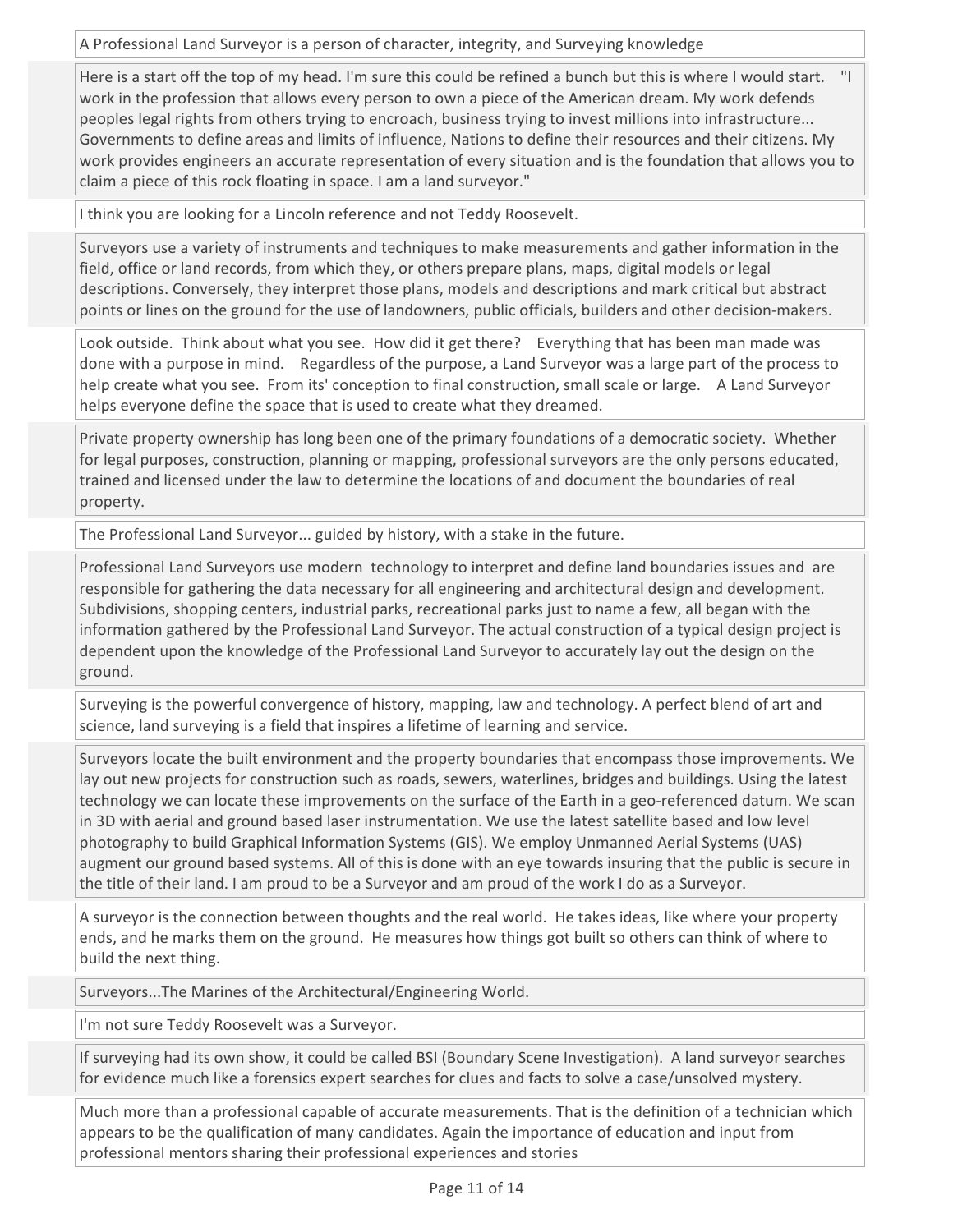Are you good at math, good at communicating, good at spatial visualization? Do you like helping people and solving problems? Do you like to do outdoor activities? Do you enjoy the company of old white men? Surveying may a good career choice for you.

## We have drones!

A professional land surveyor is just what the name implies; a master of defining where property lines are located upon the surface of the earth. Those buzzing bees (UAV) are in the hands of hobbyists who now think they are supreme to the guy out there with conventional survey equipment. Little do they know!!!!!!!!!

Elevator definition: "Think of the World as a giant Jigsaw puzzle with a great boarder but millions of old wornout pieces in the middle, Surveyors know how to handle those pieces and fit them in their proper place"

Have a parachute in your desk if you work in a high-rise office tower and dress for success.

The labor conditions in the land surveying profession may be poor, but they could always be bad, terrible or worse.

Sorry I don't have time to actually contemplate my own "elevator speech", but as a general observation, a majority of those noted above emphasize property boundaries and/or land rights. I understand that most state's licensing requirements are based on boundary surveying, but we need something that is far more inclusive in stating what we do and its importance to society. In my opinion, licensing requirements need to be expanded to survey activities beyond the realms of property boundaries.

Surveyors mark property lines

The profession of surveying is very broad and includes the measurement, analysis, and management of spatial data for a nearly endless variety of applications. A person can choose to specialize and become highly expert in a few of these areas, or may experience the variety offered by working in many areas of surveying practice. We are not only experts at measuring and mapping, we are also land use consultants, the critical link between engineering design and constructed roads, buildings, and virtually all other infrastructure. We are an important part of a legal team protecting the rights of landowners and the public. To varying degrees, we are historians, legal experts, cartographers & artists. We use cutting edge technologies to show what exists in the world and to help turn what could be into what is.

Surveyors use a variety of measurement tools and methods to define existing site conditions, boundary lines and other features. They use drones, lasers, field computers and other technological solutions to aid in the development of project in a variety of fields from infrastructure to architecture.

We do everything from math in the woods to digital data management and manipulation. Our educational and mentorship experience allows us to make decisions and solve problems related to how things are located on the face of the earth. We determine road right of ways, the boundaries of property and which way water flows so that you drive down the street, it isn't flooded and each adjacent homeowner doesn't have their own tollbooth. What would you do without us?

Surveyors are well paid professionals, qualified through education and by state licensing boards to determine property lines, map on and under the earth's surface, locate improvements and utilities and communicate this spatial information to public agencies, private individuals, real estate professionals, developers, attorneys, etc. through maps, reports and digital exhibits.

There are some good ones here. Some however may sound good but are not accurate. For example. Number 1. You can be a master measurer and still be a lousy surveyor.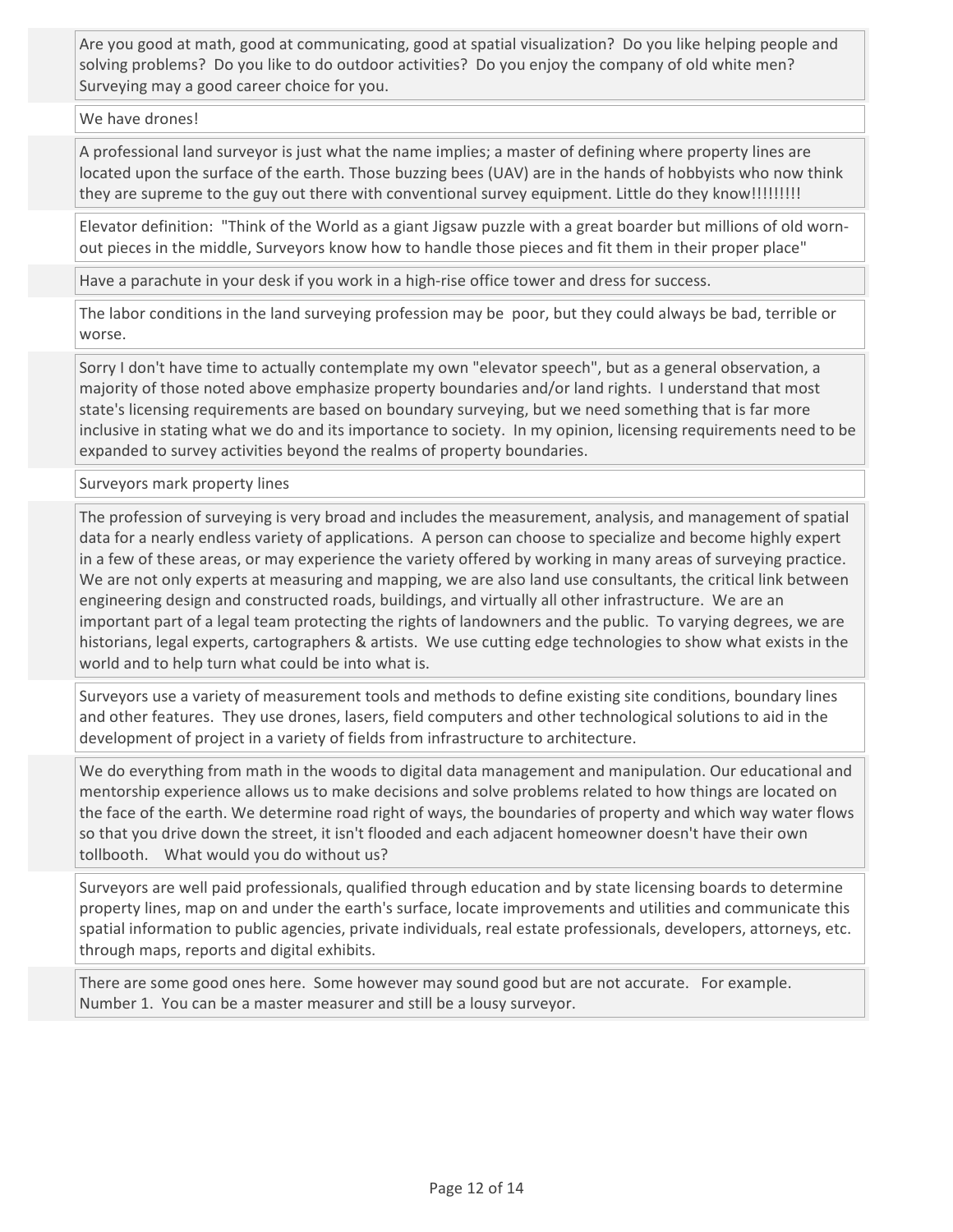Surveyors are traditionally known as the profession that determines where property lines are. While we still do a lot of that, we also work in support of the engineering and architectural fields. We use some really advanced technologies such as drones and 3D laser scanning to create things like base topographic/utility mapping, 3D building models, GIS data, and much more. We're also the first ones in and the last ones out on just about any construction project you see. I use this one all the time. We do school career fairs and this is what get kids interested. We can talk about our history, our role as problem solvers, our quasi-judicial status, our dedication to the public all we want...but kids (and most adults) don't care. What does get their interest is technology...things like drones and laser scanners. The kids are who we need to be educating. High School students and engineering/architectural/GIS college students.

A combination of in the field and in the office work, if the weathers nice we go outside. Also the project site changes daily and I like visiting old court houses and researching boundary. Some of the property corners we recover were set in the 1890s. Just being able to research that information and the then actually locating it in the field is pretty awesome. What did you do today?

Don't take this the wrong way, but "elevator speeches" are like elevator music...you hear it as you enter the elevator car but right after you push the button for your desired floor...YOU GO DEAF. Take the people out... show them what we have done for this nation as a builder of towns, cities, highways, tunnels, etc. Take them to a desert and tell them to build a city without us, and get there without the roads!!

Land Surveyors through their education, knowledge, and experience apply elements from a broad range of practices including: Law, Science, Engineering, Planning, Real Estate, Math, Technology, to allow the practicing professional to help address, understand and manage & resolve the needs of public.

Thinking about a career as a civil engineer? How would you like to still be involved with land development but not be also have the opportunity to work outside. \*(people understand what civil engineers do; guidance counselors understand what they do; lots of prospective surveyors are lead toward civil engineering because those who guide them don't know about surveying)

there will not be one elevator speech to cover it all. who you are talking to is the key.

Surveyors provide peace of mind in allowing landowners to know the location of their property boundaries and by helping them to understand and protect their property ownership rights. Information provided by surveyors is utilized by other land information professionals to provide for accurate mapping. Surveyors also provide vital data which assists engineers, designers and architects in design and development work.

This one works well with children: "When the old guy next door says 'You kids get out of my yard!' We're the ones that make sure you both know where that line is!"

First, it should be Abe Lincoln instead of Teddy Roosevelt above. "All of the geospatial data we have in our world today, from Google Earth, to digital maps, to phone apps, to emergency services response are based on, and referenced to what surveyors do. We provide the foundation for all of it through geodetic control. Not one highway, canal, bridge, or dam has been built in modern times without the critical mapping and support from land surveyors."

The most respected people in the world have always been the surveyors. i.e.; Mount Rushmore and many other monuments.

I think that every statement shown highlights great things that surveyors do. I don't know if there is a way to consolidate it all into one, but they are all important. The key is to have the attraction piece (the sexy part of surveying), the accuracy (quasi-judicial) item regarding boundary and problem solving, techy element, and not sell ourselves short as a glorified google mapper.

Surveyors date as far back as ancient Egypt. Presidents like George Washington, Abraham Lincoln, Thomas Jefferson, and Theodore Roosevelt were Land Surveyors. We play a very important part in where your home was built, where your school was built, and the where the roads that you drive on were built. Our profession has a rich history and is a great value to all citizens. This profession started with the stretching of ropes and has evolved into using the most technologically advanced systems available today. Would you like to learn more and get involved in something big?